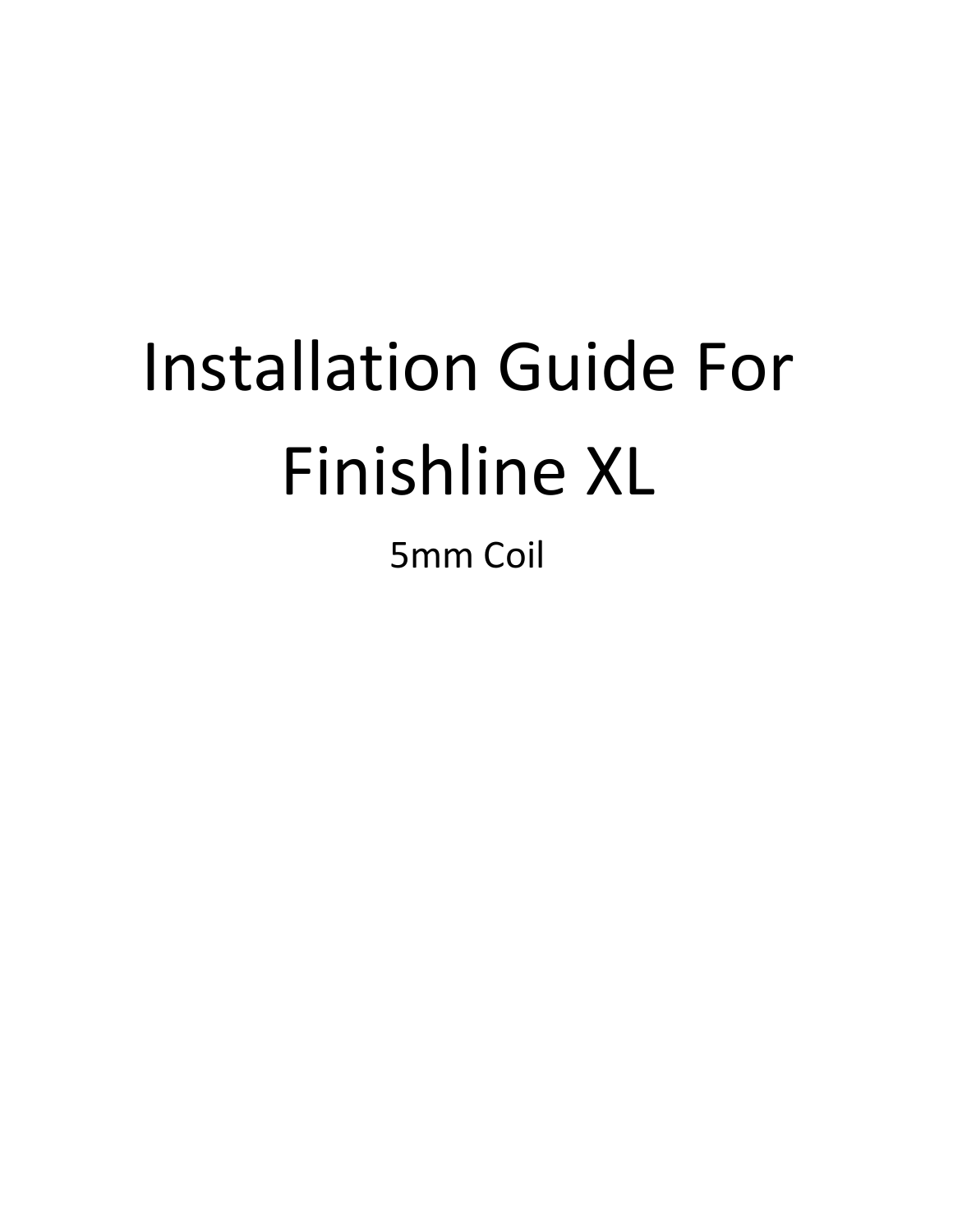# **About Finishline XL**

Thank you for choosing Finishline XL to fence in your property. Finishline XL will add beauty and value to your land all while giving you decades of low maintenance performance. Finishline XL has 35 years of tested durability and strength. Join the thousands of others who have used our High-Quality Polymer Fencing on their farms worldwide. We are sure you will be satisfied with your purchase.

Finishline XL is as strong as high tensile wire fencing, offering 1,850 lbs. of tensile strength per strand. It is manufactured with vital UV inhibitors which delivers and maintains the fence lines strength, flexibility, and stunning appearance. Finishline XL is lightweight and easy to install. A 2,000 coil of Finishline XL weighs only 30 lbs., is available in white or black. XL's 5mm diameter offers a visible and stunning perimeter to your land all while offering you a no maintenance fence line that will look and perform as beautifully in decades to come as it does today. This simple installation is a do-it-yourselfers dream!

Finishline XL can withstand temperatures from -40 to 128 degrees Fahrenheit without losing its tension. No more wasted time maintaining the proper tension and viability of your fences. XL flexes upon harsh impact from trees, debris or neighbors and will immediately return to its original tension when the tree or debris is removed from the fence.

# **Pre-Installation**

The prerequisite to a successful Finishline XL Installation is advanced planning, combined with proper tools and quality materials. Before you begin, walk the proposed layout to check for any obstructions that might cause you to have to modify your layout. Modifying your layout is easier in the planning stage than in the middle of installation.





*Illustration 1.1*

installation. This fence layout will be a valuable planning aid and will also help establish a materials list. Please see *Illustration 1.1* to the left.

Note that the space between posts and the number of strands installed is determined by the intended use of the enclosure, pasture, plantings, or decorative fencing.

When you have completed your fence layout, contact your local utility company and schedule an inspection to determine if and where utility lines are located. Typically, in most localities, a free "One Call" program is available, and response is in less than three days. THIS IS VITAL BEFORE DIGGING THE FIRST POST HOLE OR DRIVING THE FIRST POST.

Following all safety requirements and guidelines is as important as any component of your plan. This includes, but is not limited to; eye protection, gloves, and steel toed work boots. Also, use ear protection when operating power augers or post drivers.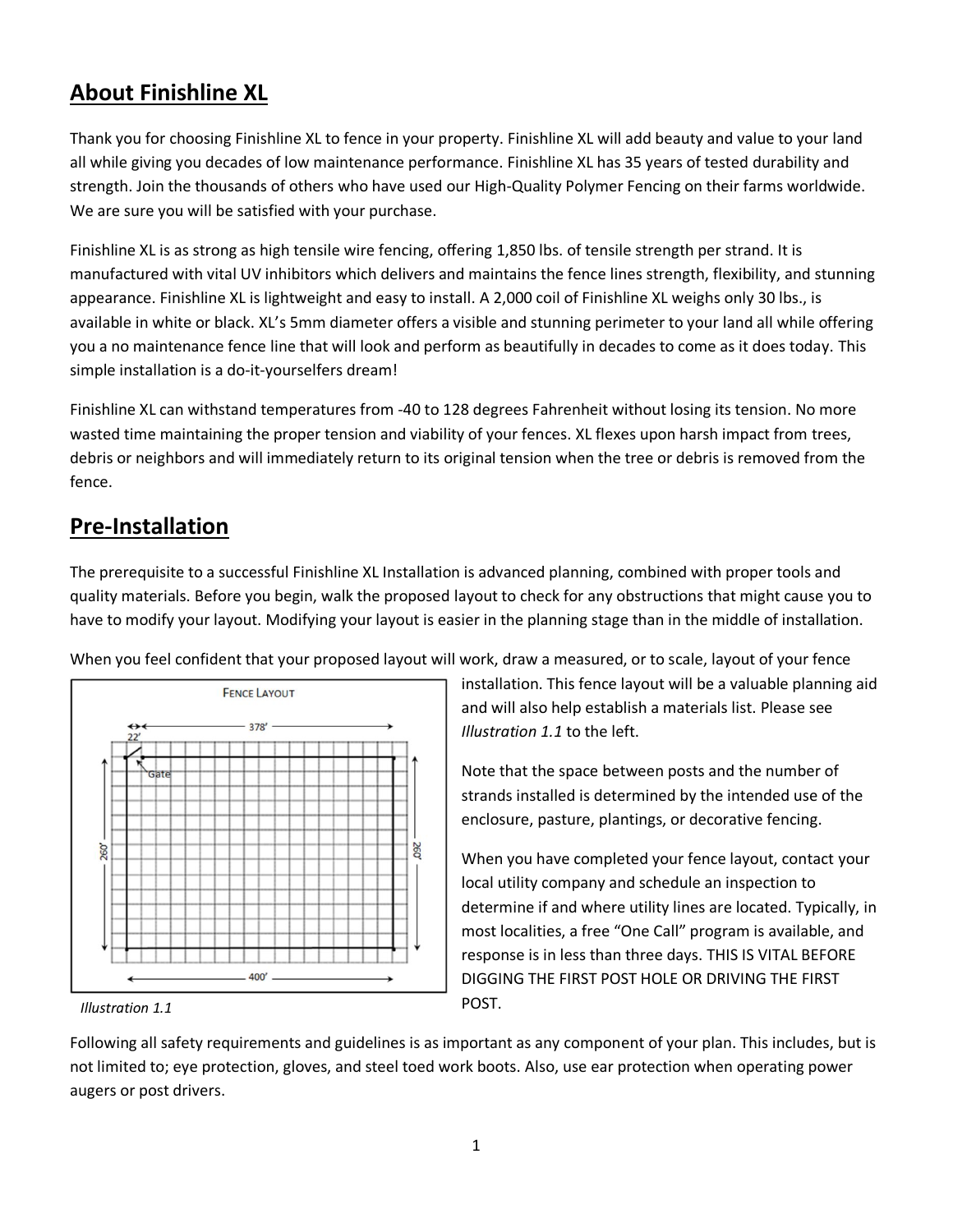# **Recommended Number of Strands and Spacing**

When installing Finishline XL, acceptable post spacing is 8 to 12 feet apart. **Finishline XL recommends using at least one strand of electric when installing your fence line if you will be containing livestock. If you choose not to use electric, please do so with caution.**

**Equine/Donkey**-. When containing horses, it is recommended to use 4 to 5 strands of Finishline XL and to space them 7 to 12 inches apart. The top strand should be a minimum of 52 to 54 inches from the ground and 2 to 4 inches from the top of the post. The bottom strand is typically 14 to 18 inches



off the ground. Horses which tend to rub fencing continually or "play" with fencing can lead to problems for the fence and the horse. In cases of frequent horse contact with Finishline Fencing, an electrified wire is recommended.

*Cattle*- Use 3-5 lines of Finishline XL with two lines of barbed or electric between strands. Finishline is an excellent sight line for large cattle farms.

*Deer*- Finishline XL is an excellent option when your property has problematic deer. Higher installation and closer spacing helps to protect your land from being intruded on by deer. In most cases deer are reported to bounce off the fence without breaking it or clears the Finishline XL with minimal damage.

# *Please Note:*

*The above examples are suggestions only.* 

*Fencing of all livestock comes with risk. Please use your own judgement and research for your final installation. It is our recommendation to use electric with all Finishline installations to provide the safest containment system. If you choose not to use electric, please do so with caution.*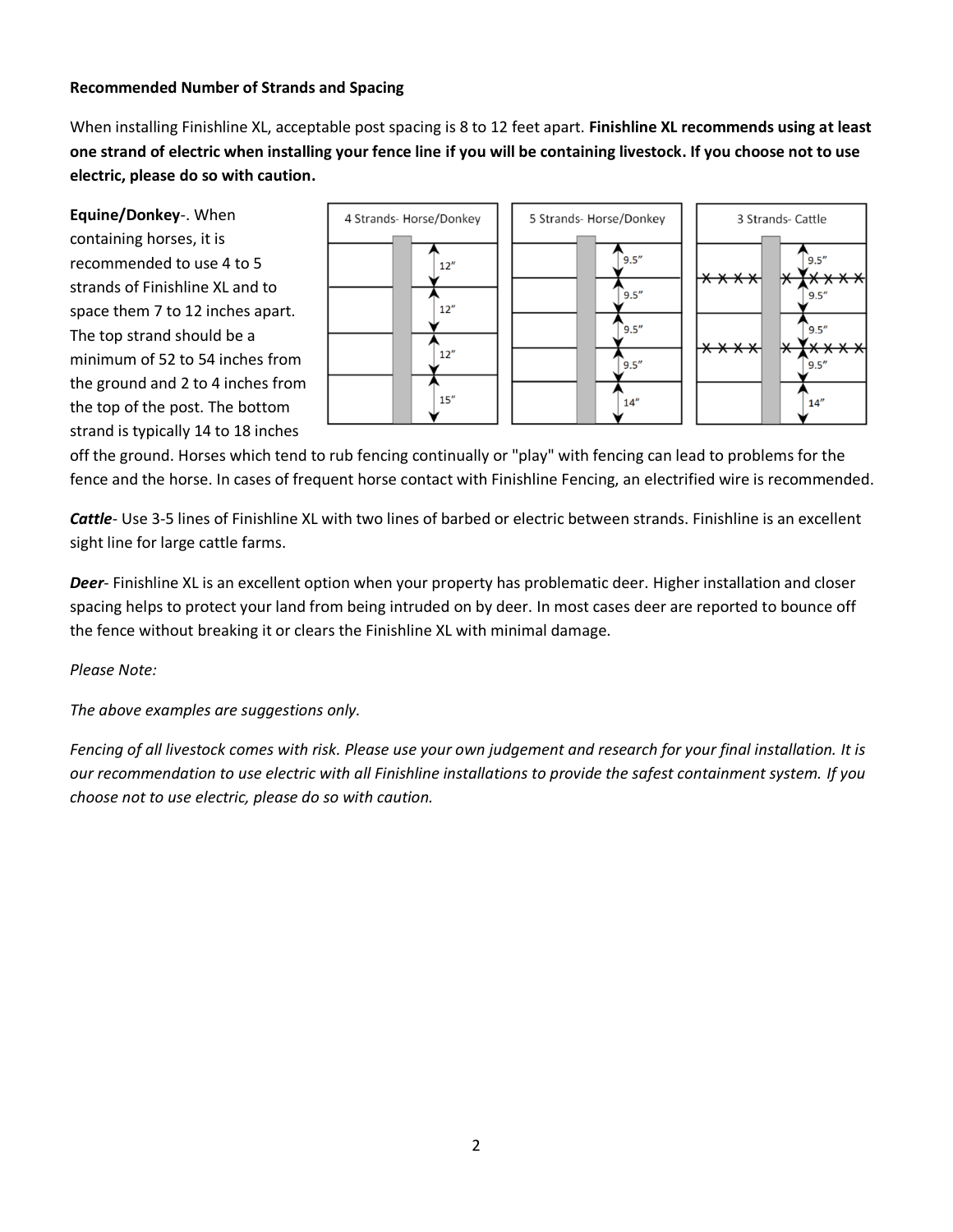## **Attaching Finishline XL to your Posts**

Finishline XL can be used with any type of post system. The two most common types are wood posts and t-posts. See below for the different ways to attach Finishline XL to your wood and t-posts. All choices work equally as well.

*Wood Posts* - There are four main options to attach Finishline Fence to wood posts: insulators, drilling, and stapling. Use a template to mark locations for your post attachment placement.

# 1- **Wood post insulators**

To use wood post insulators, simply attach to wood post with galvanized roofing nails. Once attached to the posts, run the Finishline through the holes to keep it aligned.

#### 2- **Ring insulators**

To install ring insulators use a **Ring Insulator Drill Tool** and attach to your drill. A pilot hole may be needed depending on your post.

# **Drilling through the posts**

Finishline XL can be installed by drilling through line posts and running the XL through holes up to the end post where it will be anchored. If through-the-post installation is selected, a wooden template (2" x 2" x 6') with holes pre-drilled at the selected spacing will allow fast hole alignment and allow the horse fence to follow the contours of the land.

To drill holes, use a battery-operated or portable generator-operated electric drill with a 5/16-inch or 3/8-inch wood drill bit. For large diameter posts, a 5/16-inch bell hanger installer drill bit permits drilling through the thickest posts.

NOTE: The use of through-the-post installation carries with it a slight risk of abrasion. If this is a concern, you may line the holes with protective tubing. Abrasion can be reduced by using an electrified wire with Finishline Fencing, as this will help prevent animals from pushing on the fence

# 3- **Staples (standard U)**

When installing with the Staples, care should be taken to prevent crushing Finishline XL when hammering each staple. This permits the Finishline XL to slide freely without wear.

*T-Posts* – We carry three accessories that be used with T-Posts. One that will attach Finishline to the post and two toppers to help protect the top of the metal post.

# 1- **Standard T-Post Insulators**

Available in white or black. 25 to a bag.

# **2- T-Post Vinyl Safety Cap**

Lightweight and helps to provide more visibility and a layer of protection from the metal post. Available in white. 25 to a bag.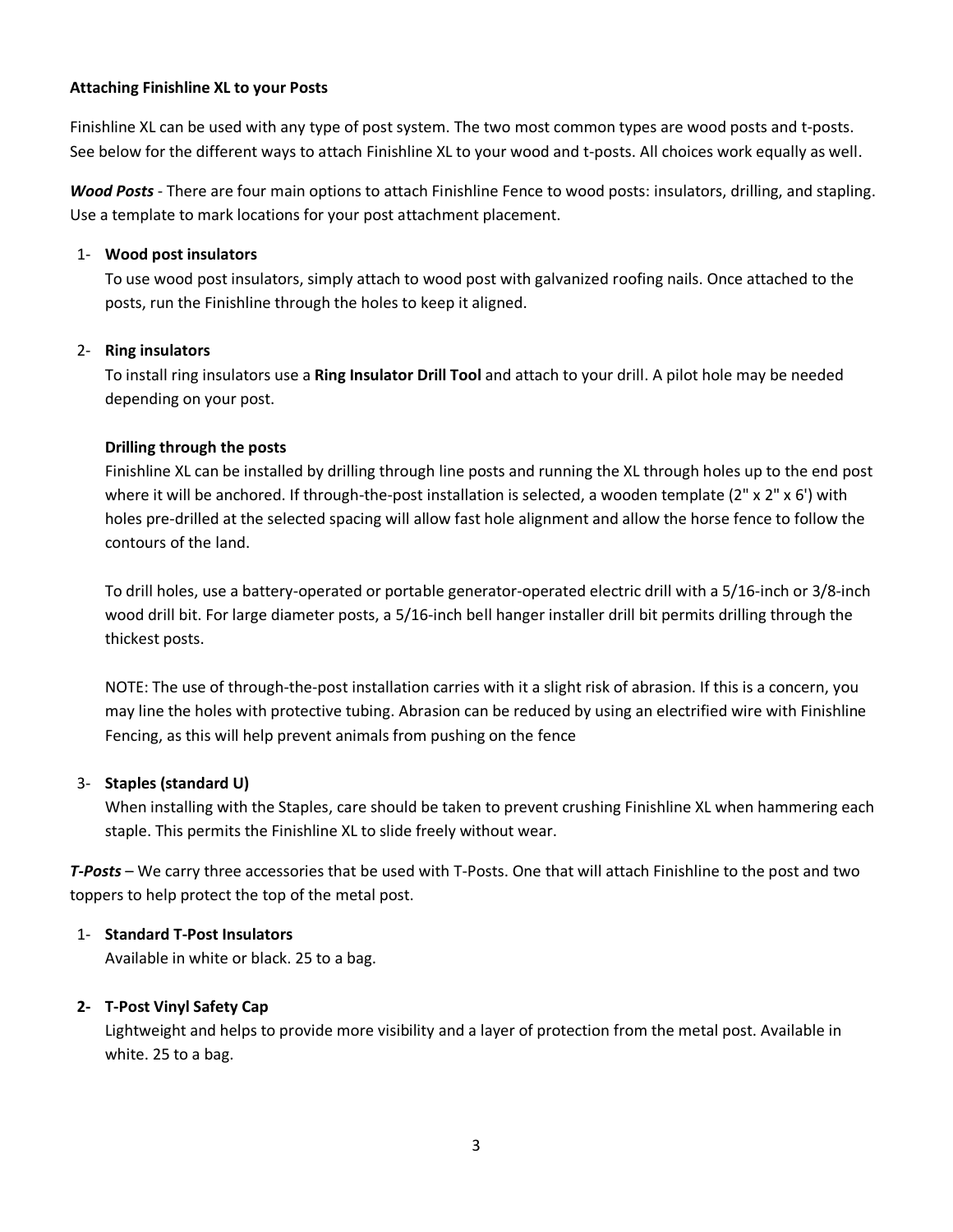# **3- T-Post Safety Topper**

Larger molded topper which provides added visibility and the ability to hold electric line and has a higher layer of protection from the metal post. Available in white or black. 10 to a bag.

# **Installing Your Finishline XL**

Due to its larger diameter and higher tensile strength, Finishline XL is only available on coils. Before removing the coil from the box, make sure you have a spinning jenny available for easy installation and to prevent any tangling.

# **Start Post**

The three most common ways to begin your Finishline XL runs are as follows:

# **1- Finishline Bayco Knot**

Give yourself approximately 4 feet of XL to start the knot. Wrap around your start post 3 times, wrap the short end up the run line 3 times then wrap back 3 times. Once you do this, insert and wrap the Finishline around the original loop 2-3 times to secure the line. Please see *Illustration 4.1*.



*Illustration 4.1*

# 2- **XL One-Way Vice** – 1-inch hole

To start your fencing with a One-Way Anchor Vice, drill a 3/8-inch hole through the post, then partially drill a 1-inch hole in your start post on the end where you will be using the vice. Then begin threading the line back through the hole while holding the pointed end of the vice at the first post. Cut the Finishline at an angle and insert the Finishline as straight as possible through the vice to prevent getting caught in the spring. Once the line is through the vice, insert the vice into the post. Please see *Illustration 4.2*.



*Illustration 4.2*

**NOTE:** Unlike the Original Finishline One-Way Vice, the XL One-Way Vice is not square at the end.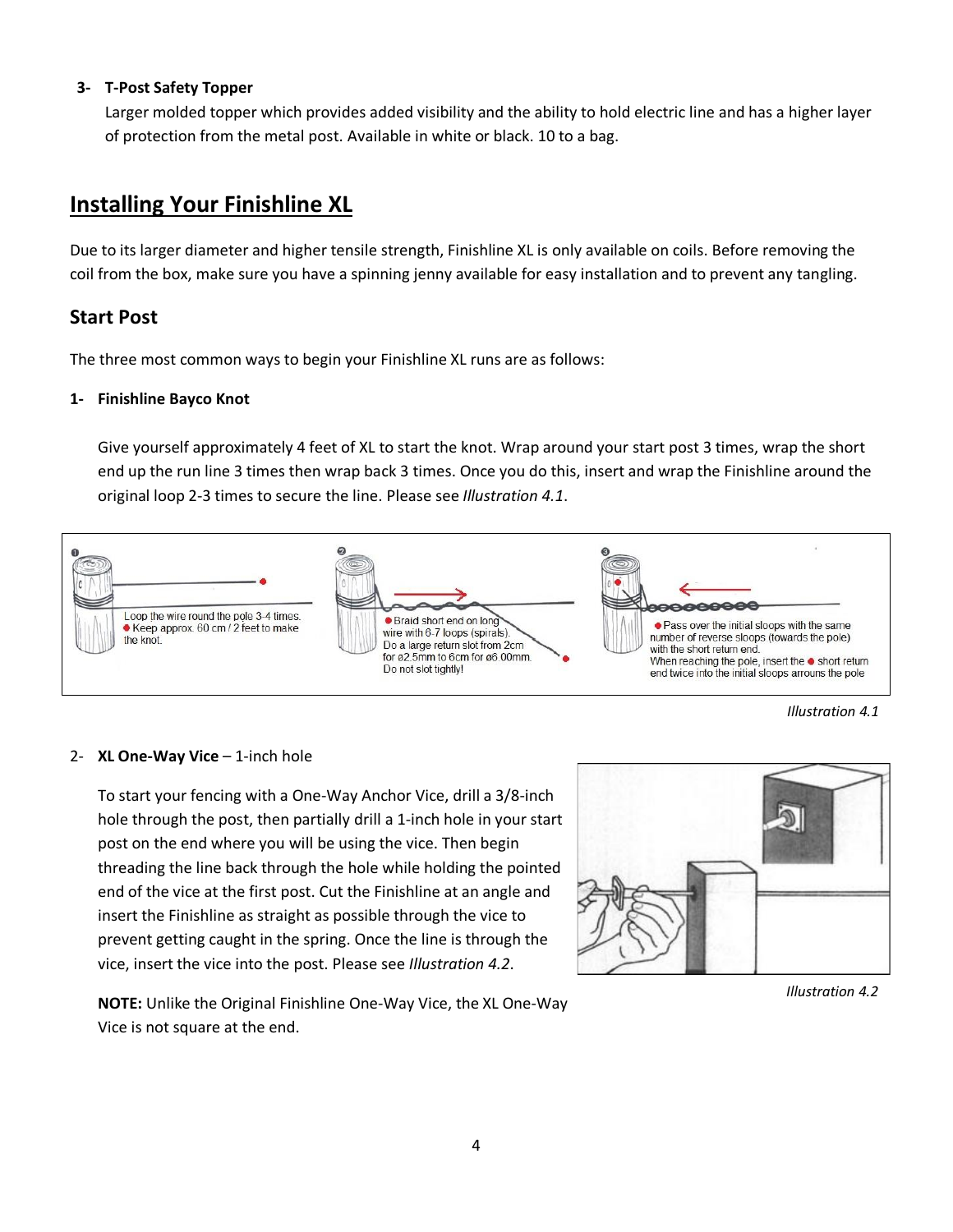Instead of drilling through your end post to begin your runs, you can also wrap around your end post and hold the line with the items above. Always cut Finishline XL at an angle to prevent the line from getting snagged inside of tensioner. See *Illustration 4.1* for an example.



*Illustration 5.1*

# **Stretching and Securing Tension at Your End Post**

There are two ways to secure the tension that you will pull on the Finishline XL.

1- **XL One-Way Vice** – 1-inch hole

To tension your fencing with an XL One-Way Vice, drill a 3/8-inch hole through the post, then partially drill a 1 inch hole in your start post on the end where you will be using the vice. Then begin threading the line back through the hole while holding the pointed end of the vice at the first post. Cut the Finishline at an angle and insert the Finishline as straight as possible through the vice to prevent getting caught in the spring. Once the line is through the vice, insert the vice into the post and pull all the slack out. Once you do this you are ready to tension.

Pull Finishline XL from both ends, for proper tension, unless starting with a Finishline Bayco Knot where this would be impossible. Always start at the bottom strand and work your way up to the top strand. Always be sure to leave enough extra fence (6-10 inches) on both ends to attach a strand stretcher or vice grips. On shorter runs, XL can be tensioned by hand. Please see *Illustration 5.2* for tips on tensioning your Finishline Fence. Keep in mind colder weather does make tensioning more difficult. A **Torq Tensioning Tool** available in our online store will make tensioning easier or by attaching a vice



grip to the Finishline XL and pulling the tension with a truck or tractor or by using a fence stretcher that you may already own.

**Finishline XL requires a tension of 3% of total strand length.** For example, a 400-foot length with 3% tension is 12 feet (.03 X 400). As a result, you would need to tension your fence twelve feet.

After determining the length needed to tension the fence, measure in from the end post to the predetermined length and mark the fence line with a marker or ribbon. Begin stretching with Torq Tensioner Tool, hand strength, or other fence stretchers. Using a mark on the fence or ribbon will help ensure proper tension is being applied. After tension is reached, cut all but approximately one foot of your fence line. Tack extra XL with a staple to the post for future tensioning needs.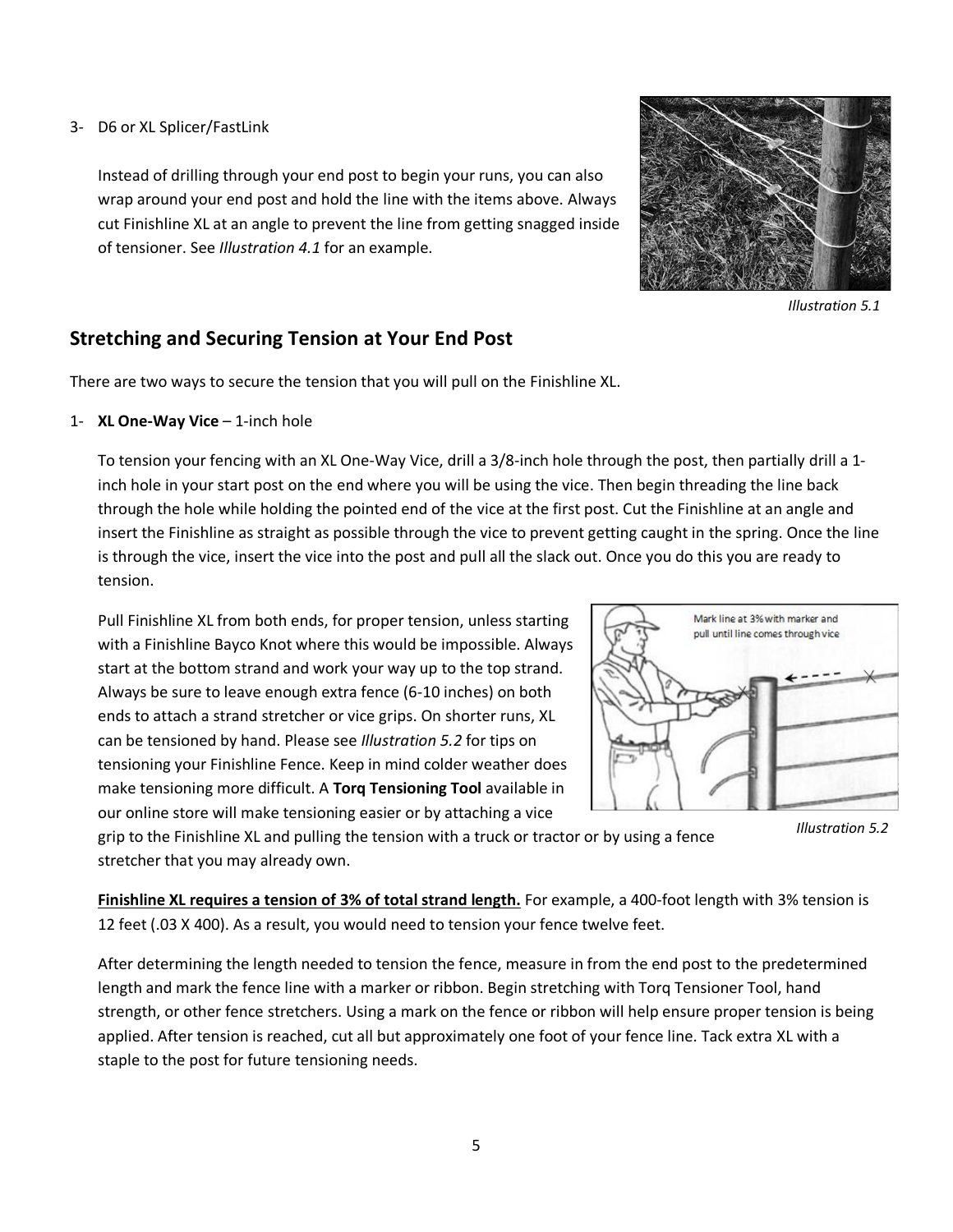# **4- D6 or XL Splicer/FastLink**

When reaching the last post of the run, thread the Finishline XL through the directed slot of the D6 or FastLink. Wrap the Finishline XL around the end post and then thread the end of the Finishline XL through the remaining hole in the tensioner. Use a Torq tensioner to tension the line the 3-4% and the tensioner will hold the line in place.

# **How to tension with a Gripple, D6, or XL Splicer/Fastlink**

Like the One-Way Vice tension directions above, once all the slack is pulled out, you will want the loop around your end post to equal the 3% needed to pull tension (give yourself an extra 10-12 inches to make up for the post).

For example, a 400-foot lengh with a 3% tension is 12 feet (.3 x 400), then add an extra 12 inches totalling 13 feet.

Now you are ready to use the **Torq Tensioner Tool**. As shown in Illustration 6.1, you will use the torq tool to tighten the Finishline and bring the tensioner closer to your end post. Once the 3% tension is pulled,

you are at perfect tension. Feel free to trim the excess line and use a white electrical tape if desired to keep the tail flush against the rest of your fence.

**NOTE:** If you are using a D6 tensioner, once tension is achieved, use the Hex key to move the D6 into the LOCK position.

Splicing/Repairing- If your job requires morethan one coil of Finishline XL, it will be necessary to splice the coils together. This is also the way you would repair breaks in the Finishline XL. This can be done with a **D6** or **FastLink (XL Splicer)**. Simply put one end of each line being spliced into an opposing hole in the splicer. Look for the arrows on the splicer if you have a question on how to use. Please see *Illustration 6.2*

# **Electrifying the Fence**

Only a livestock owner can determine what is best for his/her animals with regards to how much electric current is needed for safe containment. Finishline XL cannot carry an electrical charge itself, but a Finishline XL Fence can be electrified in several ways. We have listed below some common installation techniques.

6

- 1- Attach a strand of electric on the inside portion of your posts using an insulator.
- 2- Reduce your Finishline Fence Line by one and install an electric line in its place.





*Illustration 6.1*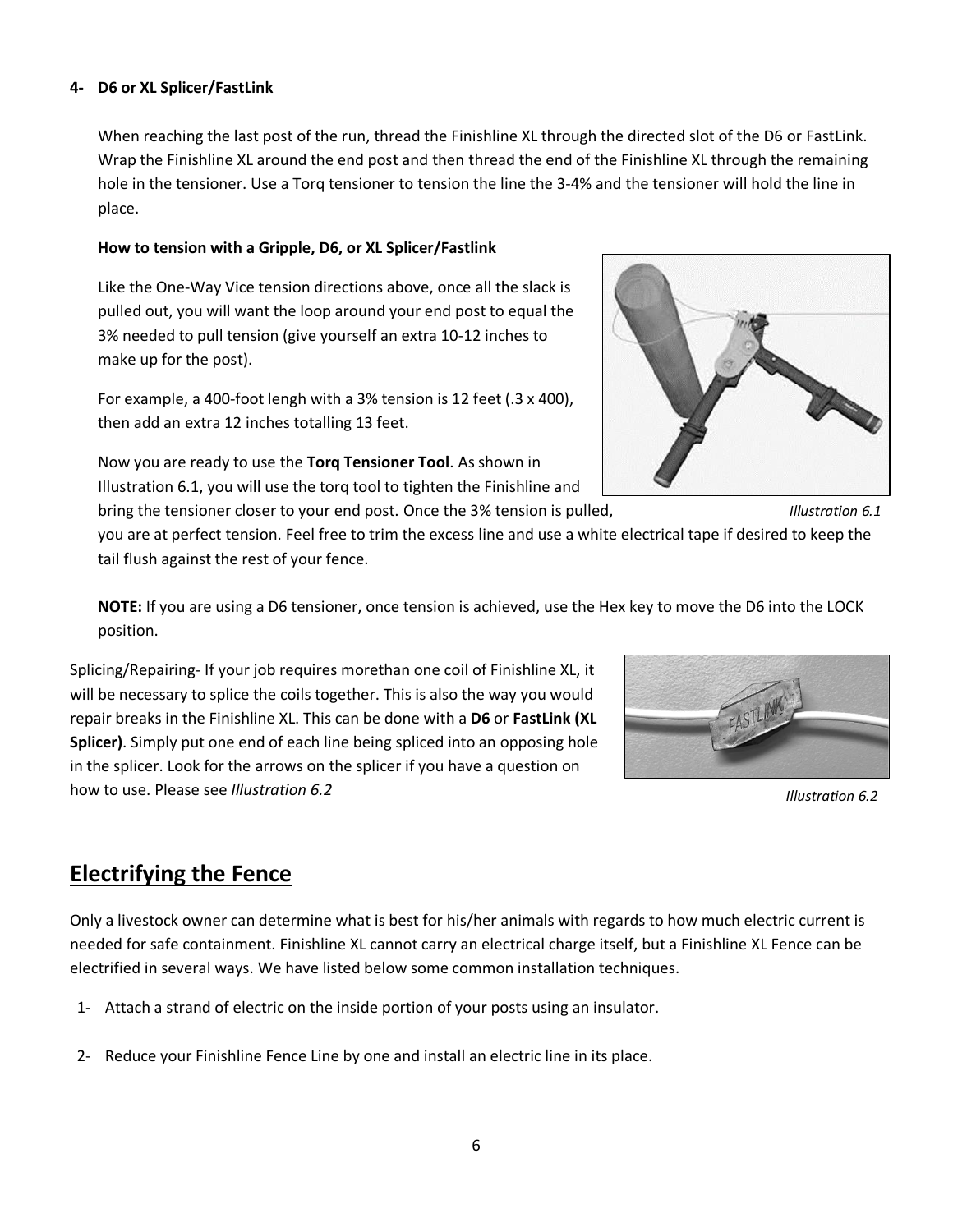3- Wrap an electric line around one of your Finishline XL strands. Using this technique will reduce the amount of labor necessary to upkeep electric. Because Finishline XL rarely loses tension, you can support your electric line by wrapping it around one of your Finishline XL strands. This will eliminate the need for you to retension your electric strands. A 17-gauge aluminum wire can be easily wrapped several times around a Finishline XL strand between posts. The electric wire will need to go through an insulator on each post. Finishline XL acts as an insulator and will not short your line. Please see *Illustration 7.1* for example.



*Illustration 7.1*

The inclusion of electric is recommended as the best way to reduce animal contact with the fence.

# **Calculating the Number of One-Way Vices/D6's/FastLinks**

In *Illustration 7.2*, there are only 4 end posts where the Finishline XL is being terminated and tensioned. These are marked by the word "Vice". In the example provided, this person was using 5 strands of XL. To determine the number of Vices/D6's/FastLinks, multiply the number of posts where you are terminating by the number of XL strands you are installing, and this will tell you how many tensioners to purchase. In this case, this person needs to purchase 20 Tensioners.



When runs are over 150ft. it is advisable to use Vices/D6's/FastLinks at both the start and end of each run. In *Illustration 7.2* the knots would be replaced by Vices/D6's/FastLinks. In the example above, 40 Vices/D6's/FastLinks would be needed.

In *Illustration 7.3*, there are 5 end posts where the Finishline XL is being terminated and tensioned. In this example, this person was using 3 strands of XL. To determine the number of tensioners required, multiply the number of posts where you are terminating by the number of strands you are installing. This will tell you the number of Vices/D6's/FastLinks to purchase. In this case, this person needs to purchase 15 Vices/D6's/FastLinks.

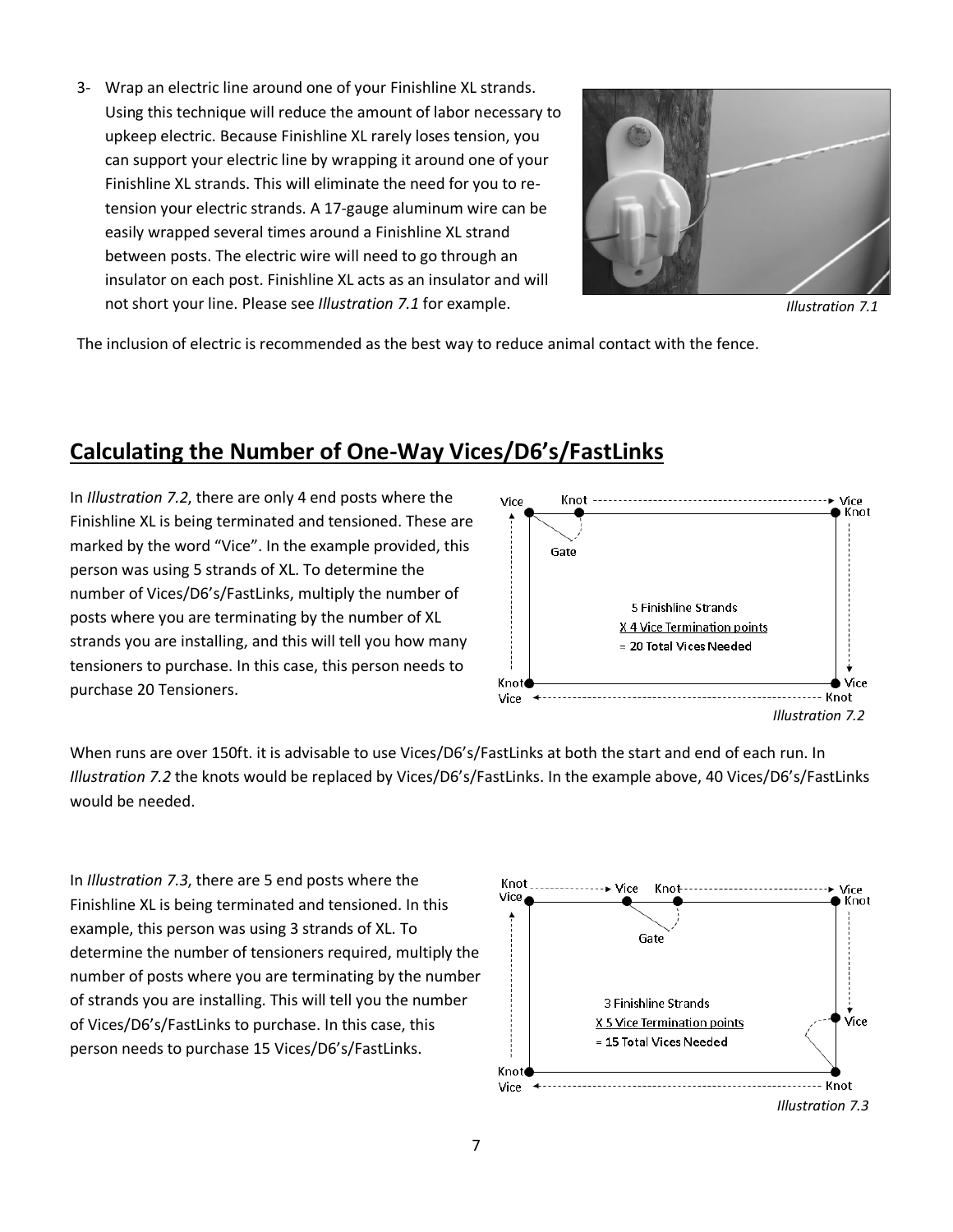#### Please Note:

If you need help or advice determining the amount and type of accessories to use, please contact a Finishline advisor. By providing a simple sketch with the length of your runs and approximate location of gates we can quickly provide you with the most optimal and cost-effective plan. 724-625-6100 / info@agliner.com

# **Additional Information**

With time, Finishline XL may loosen due to movement of fence posts. Fencing should be checked occasionally. If fence can be pulled towards you easily, it is recommended to tighten the fence by pulling on the fence line where the One-Way Anchor Vice or D6 is located. If loss of tension is due to loose posts, it is important to locate the loose post and correct.

Helpful hint: If your gate or a start post is less than 50 feet away from the next corner, feel free to wrap Finishline XL around the outside of the post and tension at the next gate or end post. This will save on the tensioners needed. It is recommended to put some sort of protective covering around the Finishline XL to eliminate abrasion. Common household items work well for this such as an old garden hose. Please see *Illustration 8.1* for example.



*Illustration 8.1*